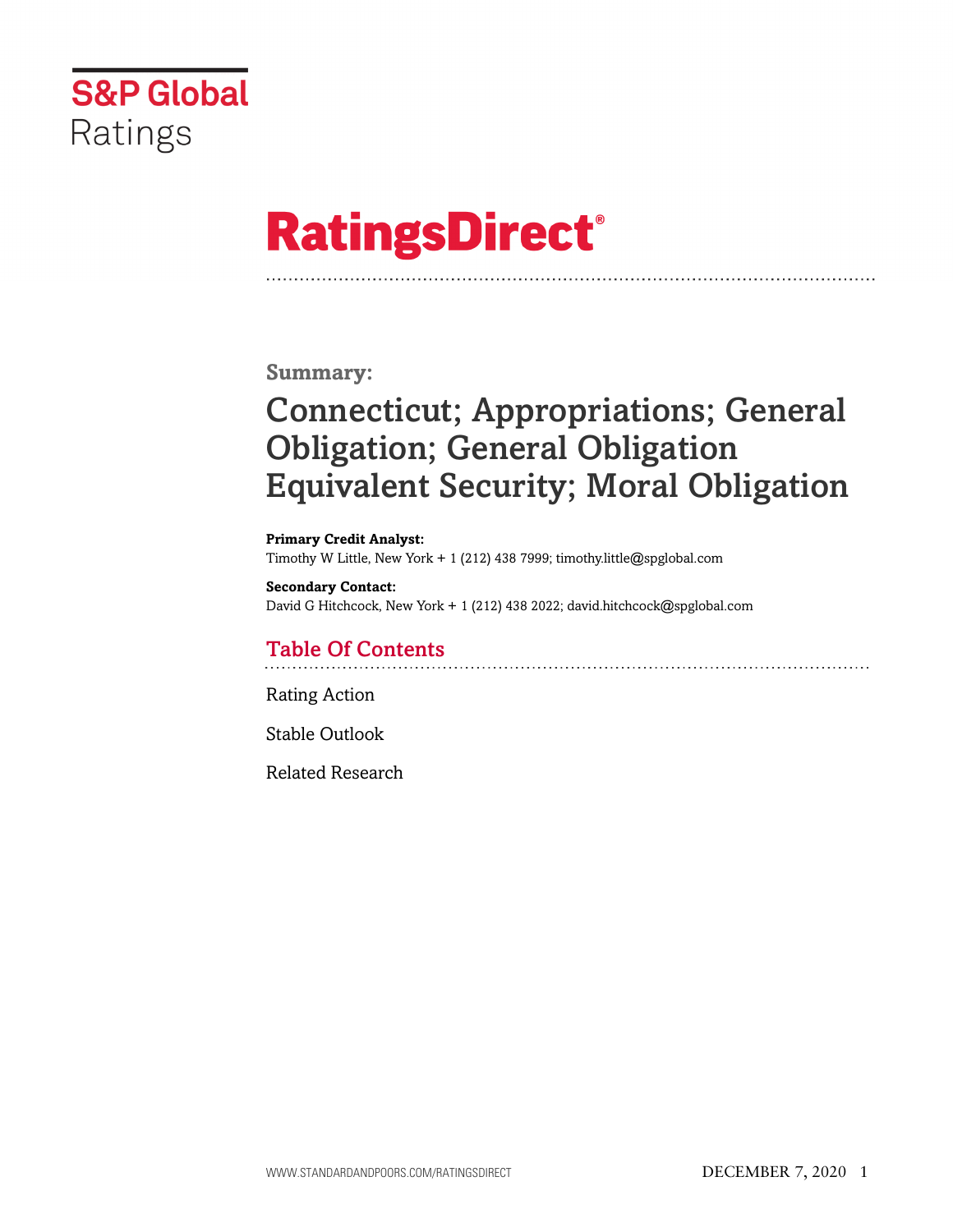#### **Summary:**

# Connecticut; Appropriations; General Obligation; General Obligation Equivalent Security; Moral **Obligation**

| <b>Credit Profile</b>                          |          |            |  |
|------------------------------------------------|----------|------------|--|
| US\$800.0 mil GO bnds ser 2021A due 01/15/2041 |          |            |  |
| Long Term Rating                               | A/Stable | <b>New</b> |  |
| Connecticut GO                                 |          |            |  |
| Long Term Rating                               | A/Stable | Affirmed   |  |
| Connecticut GO                                 |          |            |  |
| Long Term Rating                               | A/Stable | Affirmed   |  |

### <span id="page-1-0"></span>Rating Action

S&P Global Ratings assigned its 'A' long-term rating to the State of Connecticut's series 2021A general obligation (GO) bonds. At the same time, we affirmed our 'A' long-term rating and underlying rating (SPUR) on the state's GO debt outstanding and our 'A/A-1' rating on its series 2016C (GO) and 2004B (contract assistance) bonds, our 'A-' rating on state appropriation-backed debt, and our 'BBB' rating on its moral obligation debt. The outlook on all the ratings is stable.

Connecticut is issuing approximately \$800 million series 2021A bonds to fund various capital projects throughout the state. The bonds are GOs of the state for which its full faith and credit have been pledged for repayment of principal and interest.

#### Credit overview

S&P Global Ratings views the state as being in a relatively strong position in fiscal 2021 after weathering the immediate fiscal shocks of the pandemic earlier this year. Entering into the fiscal year, the balance in its Budget Reserve Fund (BRF) was a record high of \$3.0 billion and at the statutory limit of 15% of the following fiscal year's general fund net appropriations. The state also ended 2020 with a slight surplus of \$38.7 million, excluding a \$530.3 million transfer to the BRF under the state's revenue volatility cap, first implemented in fiscal year 2018. For the first time since the volatility cap was implemented, the state was able to transfer excess surplus of \$61.6 million toward paying down unfunded pension liabilities.

As the state navigates a weaker and more uncertain economic environment in fiscal 2021, it estimates a \$879.4 million draw from the BRF to address its budget deficit. The estimated year-end balance is \$2.1 billion and still very strong at 10.8% of estimated general fund expenditures for the year. If revenues were to weaken in the second half of the fiscal year, we view the state's reserves as adequate to address any expected fiscal imbalance. The November consensus revenue forecast was conservative and anticipates rising COVID-19 cases across the nation, reduced consumer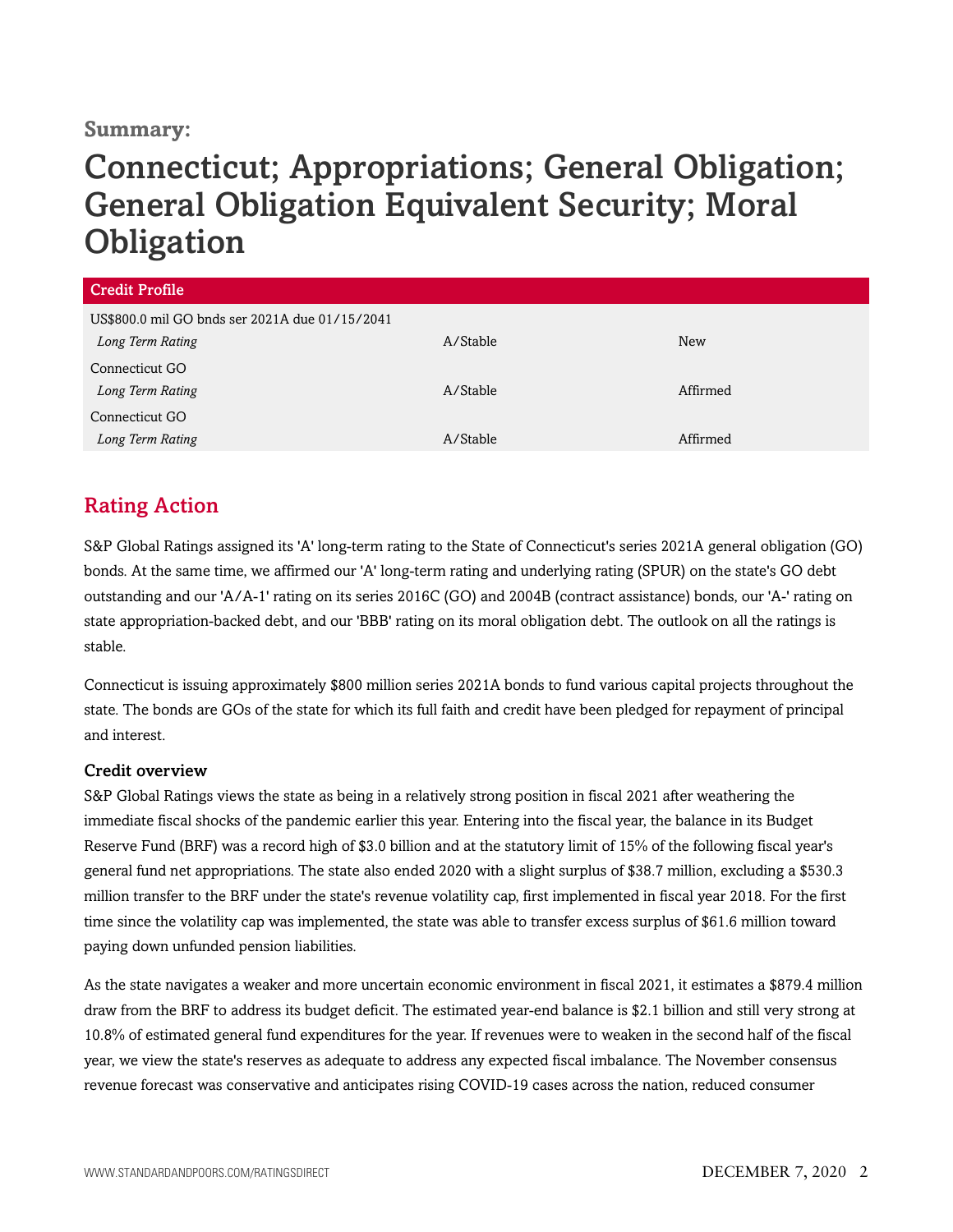activity, and a waning effect of federal stimulus measures.

However, the state's reserve balances will be insufficient to close estimated gaps over the next biennium (fiscal years 2022 and 2023). The November consensus revenue forecast for the general fund estimates a decline of 2.8% in fiscal year 2022 and growth of 2.7% in fiscal 2023 year over year. The Office of Policy and Management (OPM) is still developing current service projections for the upcoming biennium. It's annual Fiscal Accountability Report (November 2020) reports fixed costs exceeding revenue growth in the general fund by \$1.6 billion (fiscal 2022) and \$246.3 million (fiscal 2023). The state estimates fixed costs approximately 49% of general fund expenditures in fiscal 2020 and include pension and other postemployment benefit (OPEB) contributions, debt service, Medicaid, and other entitlement program costs. OPM expects that once current service reviews are completed, the general fund gap will be greater than \$2.0 billion per fiscal year. How the state choses to address its revenue shortfall in the next biennium will be a key consideration of future credit quality.

In our opinion, Connecticut's debt burden is high by all measures when compared with those of state peers, in part reflecting debt issued for education and other programs that in other states might be handled at the local level of government. A very high debt burden continues to pressure the state's financial profile. We calculate that Connecticut's approximately \$24.7 billion in GO and tax-supported debt at fiscal year-end 2019 puts its total tax-supported debt per capita at about \$6,900, a level we consider high. Debt levels rose previously and should stabilize as the state anticipates GO bond issuance in amounts below the GO debt cap, but given adopted bond authorizations and weakening economic indicators, the state's ability to further moderate its debt burden is pressured. We calculate debt to personal income as high at 9% at fiscal year-end 2019 and tax-supported debt service also as high at 14.7% of total GAAP general governmental expenditures, less federal revenue and restricted grants. Tax-supported debt includes GO debt, capital leases, and special tax-supported transportation bonds.

As of June 30, 2019, the state's overall average pension funded ratio across all plans was only 44%. The three-year average pension funded ratio was also 44%. The total unfunded liability of all plans is about \$11,250 per capita, or a high 14% of state personal income. (For additional information on states' funding progress for pension and OPEB liabilities, see our report "Sudden-Stop Recession Pressures U.S. States' Funding For Pension And Other Retirement Liabilities," published Aug. 3, 2020, on RatingsDirect.)

Very strong wealth and income levels remain a hallmark of the state's economic profile. In 2019, its per capita personal income was \$77,289 and 137% of the nation. However, its growth in personal income significantly slowed following the Great Recession to a compounded annual growth rate (CAGR) of 2.5% (2009-2018). Economic output has also lagged the nation the past five years, with a real gross state product (GSP) CAGR of 1.12% compared to 2.45% for the nation. Connecticut experienced a greater decline in GSP than national GDP during the last recession, although annual growth was stronger than that of the U.S. in 2007 and 2006 before the recession.

The state's economic performance has been strong for the Northeast region relative to peers during the pandemic. From peak to trough, it lost approximately 17% of nonfarm payrolls and has recovered 66% through October 2020. For October, the state's unemployment rate was 6.1%, better than the national 6.9%. There is also some anecdotal evidence of the it is benefiting from in-migration. Home sales and prices have increased in southern Connecticut, which lies within the New York City metropolitan area. Whether this represents a long-term gain for the state or a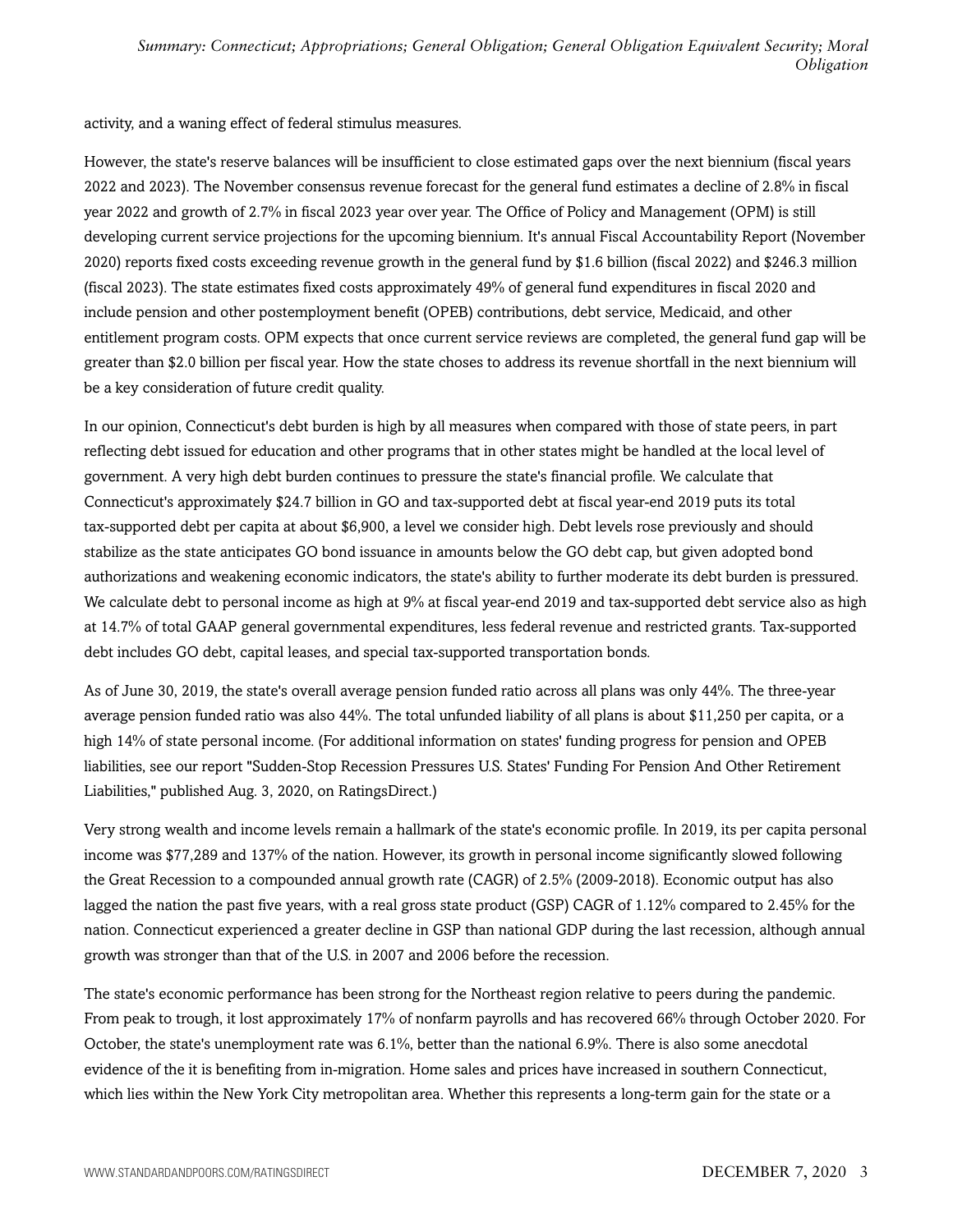short-term response to the pandemic remains unknown. If the state can retain these new residents, it bodes well for future economic stability and growth.

Within the state, education and health services (20.1% of employment) is the largest segment of state employment and significantly higher than the national average (16.0%). Connecticut also has one of the highest concentrations of financial services employment in the country (7.3% state; 5.0% national), while the state's financial industry was hit hard by the last recession, its jobs are generally high-paying and thus are an important support for income and spending. Following the COVID-19-induced recession, financial activities employment thus far appears to be less affected than other sectors. The preservation of these high-paying jobs during the recession has been of benefit to the state.

Based on the analytic factors we evaluate for states, on a scale of '1.0' (strongest) to '4.0' (weakest), we have assigned a composite score of '2.1' to Connecticut, an anchor or 'AA-' rating. However, we also calculate that a majority of Connecticut's debt ratios in our state scoring criteria may lie more than one-third above the level necessary to score a '4', which triggers a one-notch rating override under our state scoring criteria. We are further using our discretionary ability to rate one notch below the anchor rating and overriding factors to maintain our 'A' rating due to our view of the state's high fixed-cost burden and lagging economic growth compared to peers.

#### Environmental, social, and governance factors

Our rating incorporates our view regarding the health and safety risks posed by the COVID-19 pandemic. S&P Global Ratings considers health and safety a social risk under our view of environmental, social, and governance (ESG) factors. Absent the social risks of COVID-19, we consider Connecticut to have elevated social risks compared to the sector given its aging population and higher cost of living. These demographic trends could present long-term credit risks to the state's economic and budgetary performance. Environmental risks are considered above those of other states due to its 618 miles of coastline along Long Island Sound. Connecticut's shoreline roads and communities are at risk from rising sea levels. However, we view the state's governance risks as being in line with the sector and it has historically maintained a strong management and policy framework to respond to developing risks. (For more information, see "ESG U.S. Public Finance Report Card: Tri-State Region Governments And Not-For-Profit Enterprises," Oct. 28, 2020.)

### <span id="page-3-0"></span>Stable Outlook

#### Upside scenario

If the state is able to weather the economic recession, maintaining good reserve balances through the next biennium and demonstrating a moderating debt burden, we may consider a higher rating. We currently estimate that the majority of our debt ratios may remain at least one-third higher than the threshold triggering our one-notch lower rating over our outlook horizon. This threshold was first triggered at the end of fiscal 2017.

#### Downside scenario

Should the state rely on significant one-time measures (including deficit bonds or pension deferrals) to address its structural gap or if it sees its reserves deteriorate to low levels as they were before implementation of the volatility transfer, we may lower the rating. We also note that the state's three-year average pension funding ratio is close to our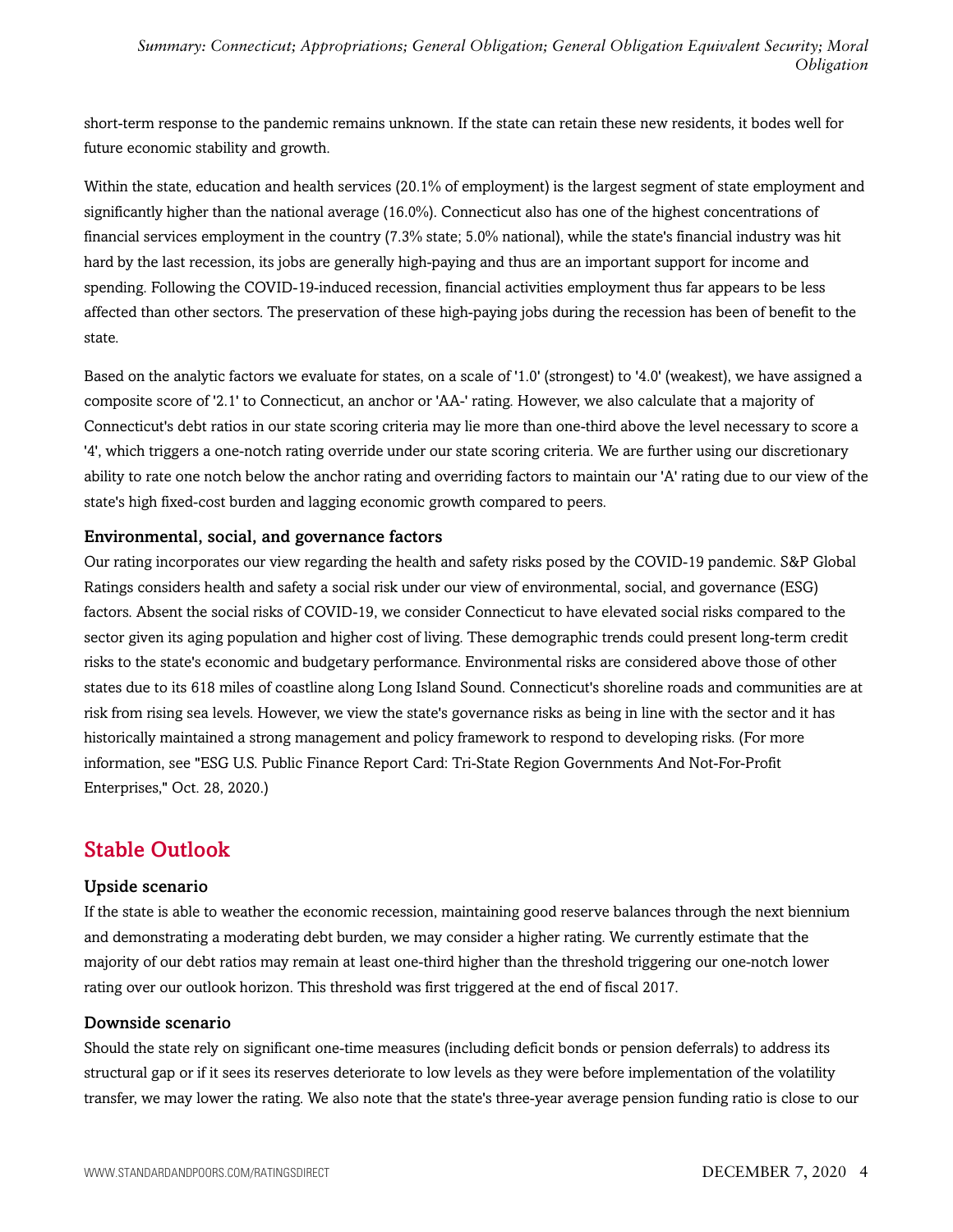threshold of 40%, and may result in further downward rating action if pension funding levels deteriorate.

For more information, continue to our full analysis on the State of Connecticut, published May 15, 2020, on RatingsDirect.

# <span id="page-4-0"></span>Related Research

• Through The ESG Lens 2.0: A Deeper Dive Into U.S. Public Finance Credit Factors, April 28, 2020

| Ratings Detail (As Of December 7, 2020)                           |                |          |
|-------------------------------------------------------------------|----------------|----------|
| <b>Connecticut APPROP</b>                                         |                |          |
| Long Term Rating                                                  | A-/Stable      | Affirmed |
| Connecticut GO                                                    |                |          |
| Long Term Rating                                                  | A/Stable       | Affirmed |
| Connecticut GO                                                    |                |          |
| Long Term Rating                                                  | A/Stable       | Affirmed |
| Connecticut GO                                                    |                |          |
| Long Term Rating                                                  | A/Stable       | Affirmed |
| Connecticut GO                                                    |                |          |
| Long Term Rating                                                  | A/Stable       | Affirmed |
| Connecticut GO                                                    |                |          |
| Long Term Rating                                                  | A/Stable       | Affirmed |
| Connecticut GO                                                    |                |          |
| Long Term Rating                                                  | A/Stable       | Affirmed |
| Connecticut GO                                                    |                |          |
| Long Term Rating                                                  | A/Stable       | Affirmed |
| Connecticut GO                                                    |                |          |
| Long Term Rating                                                  | A/Stable       | Affirmed |
| Connecticut GO                                                    |                |          |
| Long Term Rating                                                  | A/A-1/Stable   | Affirmed |
| Connecticut GO                                                    |                |          |
| Long Term Rating                                                  | A/Stable       | Affirmed |
| <b>Unenhanced Rating</b>                                          | NR(SPUR)       |          |
| Connecticut GO                                                    |                |          |
| <b>Unenhanced Rating</b>                                          | A(SPUR)/Stable | Affirmed |
| Connecticut GO bnds ser 2019 A dtd 04/11/2019 due 04/15/2020-2039 |                |          |
| <b>Unenhanced Rating</b>                                          | A(SPUR)/Stable | Affirmed |
| Connecticut GO bnds ser 2019 A dtd 04/11/2019 due 04/15/2020-2039 |                |          |
| <b>Unenhanced Rating</b>                                          | A(SPUR)/Stable | Affirmed |
| Connecticut GO (AGM)                                              |                |          |
| <b>Unenhanced Rating</b>                                          | A(SPUR)/Stable | Affirmed |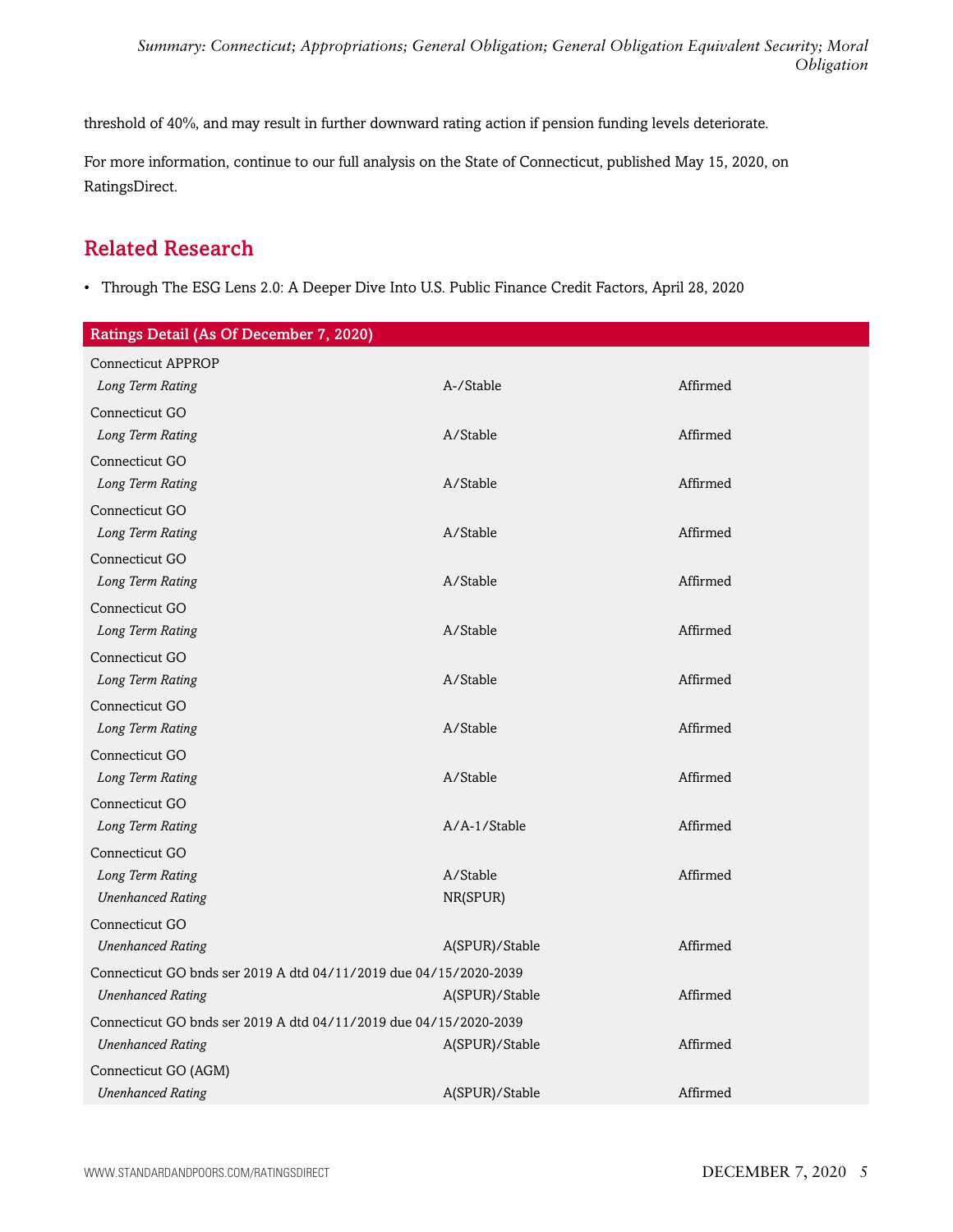| Ratings Detail (As Of December 7, 2020) (cont.) |                |          |
|-------------------------------------------------|----------------|----------|
| Connecticut GO (AGM)                            |                |          |
| <b>Unenhanced Rating</b>                        | A(SPUR)/Stable | Affirmed |
| Connecticut GO (AGM)                            |                |          |
| <b>Unenhanced Rating</b>                        | A(SPUR)/Stable | Affirmed |
| Connecticut GO (AGM)                            |                |          |
| <b>Unenhanced Rating</b>                        | A(SPUR)/Stable | Affirmed |
| Connecticut GO (AGM)                            |                |          |
| <b>Unenhanced Rating</b>                        | A(SPUR)/Stable | Affirmed |
| Connecticut GO (AGM)                            |                |          |
| <b>Unenhanced Rating</b>                        | A(SPUR)/Stable | Affirmed |
| Connecticut GO (AGM)                            |                |          |
| <b>Unenhanced Rating</b>                        | A(SPUR)/Stable | Affirmed |
| Connecticut GO (AGM)                            |                |          |
| <b>Unenhanced Rating</b>                        | A(SPUR)/Stable | Affirmed |
| Connecticut GO (AGM)                            |                |          |
| <b>Unenhanced Rating</b>                        | A(SPUR)/Stable | Affirmed |
| Connecticut GO (AGM) (SECMKT)                   |                |          |
| <b>Unenhanced Rating</b>                        | A(SPUR)/Stable | Affirmed |
| Connecticut GO (AGM) (SECMKT)                   |                |          |
| <b>Unenhanced Rating</b>                        | A(SPUR)/Stable | Affirmed |
| Connecticut GO (AGM) (SECMKT)                   |                |          |
| <b>Unenhanced Rating</b>                        | A(SPUR)/Stable | Affirmed |
| Connecticut GO (AGM) (SECMKT)                   |                |          |
| <b>Unenhanced Rating</b>                        | A(SPUR)/Stable | Affirmed |
| Connecticut GO (AGM) (SECMKT)                   |                |          |
| <b>Unenhanced Rating</b>                        | A(SPUR)/Stable | Affirmed |
| Connecticut GO (AGM) (SEC MKT)                  |                |          |
| <b>Unenhanced Rating</b>                        | A(SPUR)/Stable | Affirmed |
| Connecticut GO (AGM) (SEC MKT)                  |                |          |
| <b>Unenhanced Rating</b>                        | A(SPUR)/Stable | Affirmed |
| Connecticut GO (AGM) (SEC MKT)                  |                |          |
| <b>Unenhanced Rating</b>                        | A(SPUR)/Stable | Affirmed |
| Connecticut GO (AGM) (SEC MKT)                  |                |          |
| <b>Unenhanced Rating</b>                        | A(SPUR)/Stable | Affirmed |
| Connecticut GO (AGM) (SEC MKT)                  |                |          |
| <b>Unenhanced Rating</b>                        | A(SPUR)/Stable | Affirmed |
| Connecticut GO (AGM) (SEC MKT)                  |                |          |
| <b>Unenhanced Rating</b>                        | A(SPUR)/Stable | Affirmed |
| Connecticut GO (AGM) (SEC MKT)                  |                |          |
| <b>Unenhanced Rating</b>                        | A(SPUR)/Stable | Affirmed |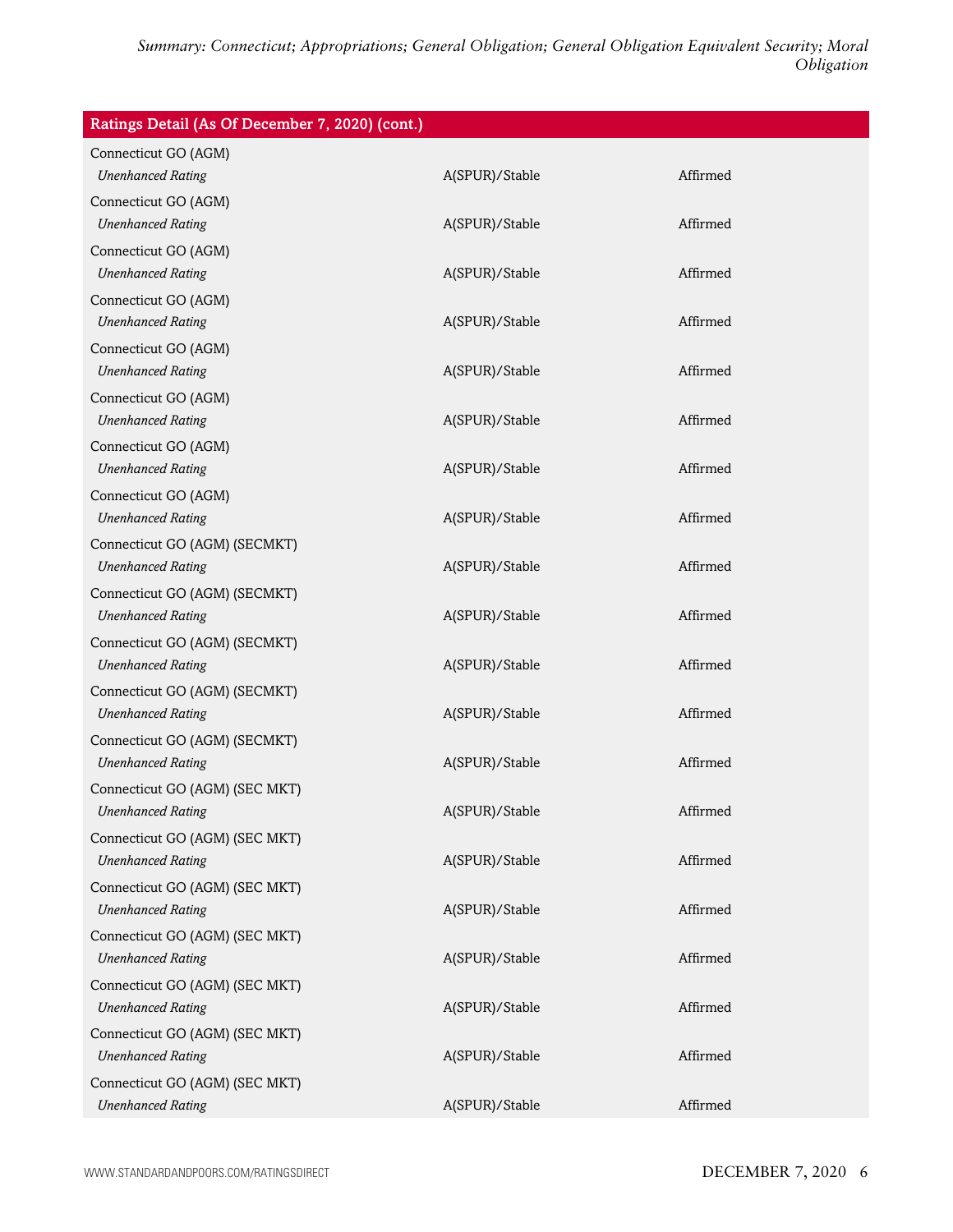| Ratings Detail (As Of December 7, 2020) (cont.) |                |          |
|-------------------------------------------------|----------------|----------|
| Connecticut GO (BAM)                            |                |          |
| <b>Unenhanced Rating</b>                        | A(SPUR)/Stable | Affirmed |
| Connecticut GO (BAM)                            |                |          |
| <b>Unenhanced Rating</b>                        | A(SPUR)/Stable | Affirmed |
| Connecticut GO (BAM)                            |                |          |
| <b>Unenhanced Rating</b>                        | A(SPUR)/Stable | Affirmed |
| Connecticut GO (BAM)                            |                |          |
| <b>Unenhanced Rating</b>                        | A(SPUR)/Stable | Affirmed |
| Connecticut GO (BAM)                            |                |          |
| <b>Unenhanced Rating</b>                        | A(SPUR)/Stable | Affirmed |
| Connecticut GO (BAM)                            |                |          |
| <b>Unenhanced Rating</b>                        | A(SPUR)/Stable | Affirmed |
| Connecticut GO (BAM)                            |                |          |
| <b>Unenhanced Rating</b>                        | A(SPUR)/Stable | Affirmed |
| Connecticut GO (BAM) (SECMKT)                   |                |          |
| <b>Unenhanced Rating</b>                        | A(SPUR)/Stable | Affirmed |
| Connecticut GO (BAM) (SECMKT)                   |                |          |
| <b>Unenhanced Rating</b>                        | A(SPUR)/Stable | Affirmed |
| Connecticut GO (BAM) (SECMKT)                   |                |          |
| <b>Unenhanced Rating</b>                        | A(SPUR)/Stable | Affirmed |
| Connecticut GO (BAM) (SECMKT)                   |                |          |
| <b>Unenhanced Rating</b>                        | A(SPUR)/Stable | Affirmed |
| Connecticut GO (BAM) (SECMKT)                   |                |          |
| <b>Unenhanced Rating</b>                        | A(SPUR)/Stable | Affirmed |
| Connecticut GO (BAM) (SECMKT)                   |                |          |
| <b>Unenhanced Rating</b>                        | A(SPUR)/Stable | Affirmed |
| Connecticut GO (BAM) (SECMKT)                   |                |          |
| <b>Unenhanced Rating</b>                        | A(SPUR)/Stable | Affirmed |
| Connecticut GO (BAM) (SECMKT)                   |                |          |
| <b>Unenhanced Rating</b>                        | A(SPUR)/Stable | Affirmed |
| Connecticut GO (BAM) (SECMKT)                   |                |          |
| <b>Unenhanced Rating</b>                        | A(SPUR)/Stable | Affirmed |
| Connecticut GO (BAM) (SECMKT)                   |                |          |
| <b>Unenhanced Rating</b>                        | A(SPUR)/Stable | Affirmed |
| Connecticut GO (BAM) (SECMKT)                   |                |          |
| <b>Unenhanced Rating</b>                        | A(SPUR)/Stable | Affirmed |
| Connecticut GO (BAM) (SECMKT)                   |                |          |
| <b>Unenhanced Rating</b>                        | A(SPUR)/Stable | Affirmed |
| Connecticut GO (BAM) (SECMKT)                   |                |          |
| <b>Unenhanced Rating</b>                        | A(SPUR)/Stable | Affirmed |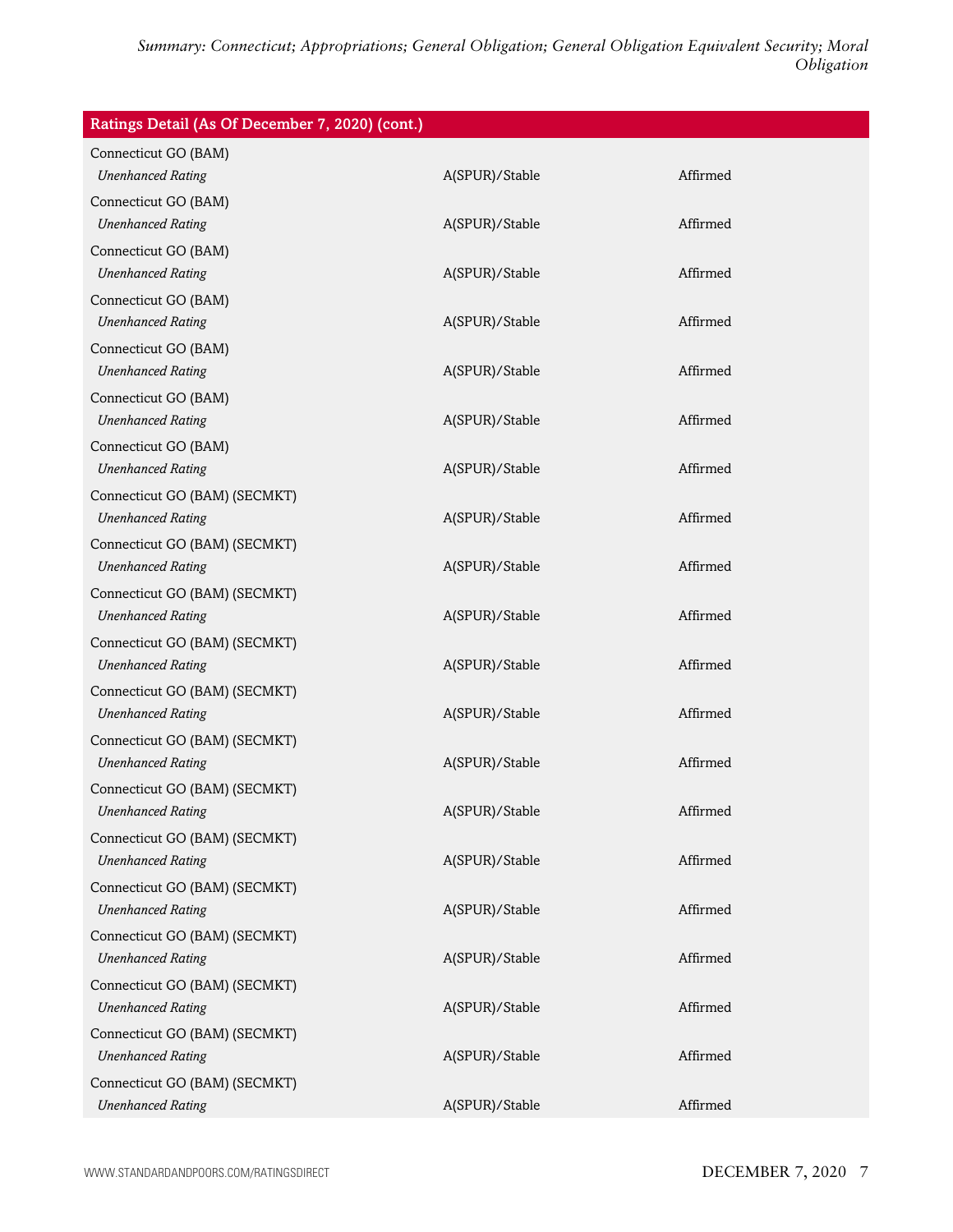| Ratings Detail (As Of December 7, 2020) (cont.)           |                |          |  |
|-----------------------------------------------------------|----------------|----------|--|
| Connecticut GO (BAM) (SECMKT)                             |                |          |  |
| <b>Unenhanced Rating</b>                                  | A(SPUR)/Stable | Affirmed |  |
| Connecticut GO (BAM) (SECMKT)                             |                |          |  |
| <b>Unenhanced Rating</b>                                  | A(SPUR)/Stable | Affirmed |  |
| Connecticut GO (BAM) (SECMKT)                             |                |          |  |
| <b>Unenhanced Rating</b>                                  | A(SPUR)/Stable | Affirmed |  |
| Connecticut GO (BAM) (SECMKT)                             |                |          |  |
| <b>Unenhanced Rating</b>                                  | A(SPUR)/Stable | Affirmed |  |
| Connecticut GO (BAM) (SECMKT)                             |                | Affirmed |  |
| <b>Unenhanced Rating</b>                                  | A(SPUR)/Stable |          |  |
| Connecticut GO (BAM) (SECMKT)<br><b>Unenhanced Rating</b> | A(SPUR)/Stable | Affirmed |  |
|                                                           |                |          |  |
| Connecticut GO (BAM) (SECMKT)<br><b>Unenhanced Rating</b> | A(SPUR)/Stable | Affirmed |  |
| Connecticut GO (BAM) (SECMKT)                             |                |          |  |
| <b>Unenhanced Rating</b>                                  | A(SPUR)/Stable | Affirmed |  |
| Connecticut GO (BAM) (SECMKT)                             |                |          |  |
| <b>Unenhanced Rating</b>                                  | A(SPUR)/Stable | Affirmed |  |
| Connecticut GO (BAM) (SECMKT)                             |                |          |  |
| <b>Unenhanced Rating</b>                                  | A(SPUR)/Stable | Affirmed |  |
| Connecticut GO (BAM) (SECMKT)                             |                |          |  |
| <b>Unenhanced Rating</b>                                  | A(SPUR)/Stable | Affirmed |  |
| Connecticut GO (BAM) (SECMKT)                             |                |          |  |
| <b>Unenhanced Rating</b>                                  | A(SPUR)/Stable | Affirmed |  |
| Connecticut GO (BAM) (SECMKT)                             |                |          |  |
| <b>Unenhanced Rating</b>                                  | A(SPUR)/Stable | Affirmed |  |
| Connecticut GO (BAM) (SECMKT)                             |                |          |  |
| <b>Unenhanced Rating</b>                                  | A(SPUR)/Stable | Affirmed |  |
| Connecticut GO (BAM) (SECMKT)                             |                |          |  |
| <b>Unenhanced Rating</b>                                  | A(SPUR)/Stable | Affirmed |  |
| Connecticut GO (BAM) (SECMKT)                             |                |          |  |
| <b>Unenhanced Rating</b>                                  | A(SPUR)/Stable | Affirmed |  |
| Connecticut GO (BAM) (SECMKT)                             |                |          |  |
| <b>Unenhanced Rating</b>                                  | A(SPUR)/Stable | Affirmed |  |
| Connecticut GO (BAM) (SECMKT)<br><b>Unenhanced Rating</b> |                | Affirmed |  |
|                                                           | A(SPUR)/Stable |          |  |
| Connecticut GO (BAM) (SECMKT)<br><b>Unenhanced Rating</b> | A(SPUR)/Stable | Affirmed |  |
| Connecticut GO (BAM) (SEC MKT)                            |                |          |  |
| <b>Unenhanced Rating</b>                                  | A(SPUR)/Stable | Affirmed |  |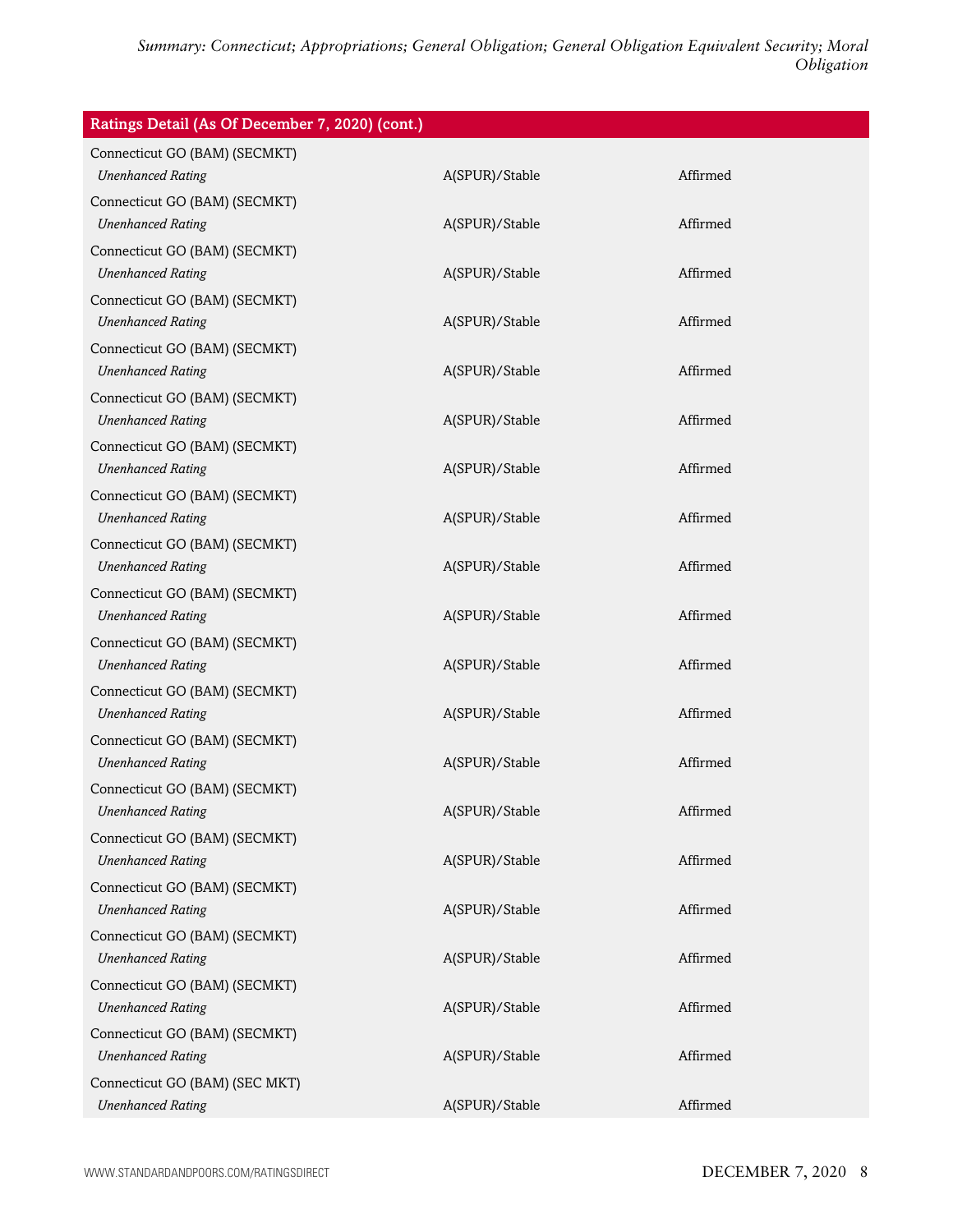| Ratings Detail (As Of December 7, 2020) (cont.)                                   |                |          |  |
|-----------------------------------------------------------------------------------|----------------|----------|--|
| Connecticut GO (BAM) (SEC MKT)                                                    |                |          |  |
| <b>Unenhanced Rating</b>                                                          | A(SPUR)/Stable | Affirmed |  |
| Connecticut GO (BAM) (SEC MKT)                                                    |                |          |  |
| <b>Unenhanced Rating</b>                                                          | A(SPUR)/Stable | Affirmed |  |
| Connecticut GO (FGIC)                                                             |                |          |  |
| <b>Unenhanced Rating</b>                                                          | A(SPUR)/Stable | Affirmed |  |
| Connecticut GO (FGIC) (National)                                                  |                |          |  |
| <b>Unenhanced Rating</b>                                                          | A(SPUR)/Stable | Affirmed |  |
| Connecticut GO (MBIA) (National)                                                  |                |          |  |
| <b>Unenhanced Rating</b>                                                          | A(SPUR)/Stable | Affirmed |  |
| Connecticut GO (MBIA) (National)                                                  |                |          |  |
| <b>Unenhanced Rating</b>                                                          | A(SPUR)/Stable | Affirmed |  |
| <b>Capital Region Development Authority, Connecticut</b>                          |                |          |  |
| Connecticut                                                                       |                |          |  |
| Capital City Econ Dev Auth (Connecticut) GOEQUIV                                  |                |          |  |
| Long Term Rating                                                                  | A/A-1/Stable   | Affirmed |  |
| Capital Region Dev Auth (Connecticut) GOEQUIV                                     |                |          |  |
| Long Term Rating                                                                  | A/Stable       | Affirmed |  |
| Capital Region Dev Auth (Connecticut) GOEQUIV                                     |                |          |  |
| Long Term Rating                                                                  | A/Stable       | Affirmed |  |
| Capital Region Dev Auth (Connecticut) GOEQUIV                                     |                |          |  |
| <b>Unenhanced Rating</b>                                                          | A(SPUR)/Stable | Affirmed |  |
| <b>Connecticut Green Bank, Connecticut</b>                                        |                |          |  |
| Connecticut                                                                       |                |          |  |
| Connecticut Green Bank (Connecticut) (Climate Bond Certified)<br>Long Term Rating | A/Stable       | Affirmed |  |
|                                                                                   |                |          |  |
| <b>Connecticut Hlth &amp; Educl Facs Auth, Connecticut</b>                        |                |          |  |
| Connecticut<br>Connecticut Hlth & Educl Facs Auth (Connecticut) APPROP            |                |          |  |
| Long Term Rating                                                                  | A-/Stable      | Affirmed |  |
| Connecticut Hlth & Educl Facs Auth (Connecticut) APPROP                           |                |          |  |
| Long Term Rating                                                                  | A-/Stable      | Affirmed |  |
| Connecticut Hlth & Educl Facs Auth (Connecticut) GO                               |                |          |  |
| Long Term Rating                                                                  | A/Stable       | Affirmed |  |
| Connecticut Hlth & Educl Facs Auth (Connecticut) GO                               |                |          |  |
| Long Term Rating                                                                  | A/Stable       | Affirmed |  |
| Connecticut Hlth & Educl Facs Auth (Connecticut) GOEQUIV                          |                |          |  |
| Long Term Rating                                                                  | A/Stable       | Affirmed |  |
| Connecticut Hlth & Educl Facs Auth (Connecticut) GOEQUIV                          |                |          |  |
| Long Term Rating                                                                  | A/Stable       | Affirmed |  |
| Connecticut Hlth & Educl Facs Auth (Connecticut) GOEQUIV<br>Long Term Rating      | A/Stable       | Affirmed |  |
|                                                                                   |                |          |  |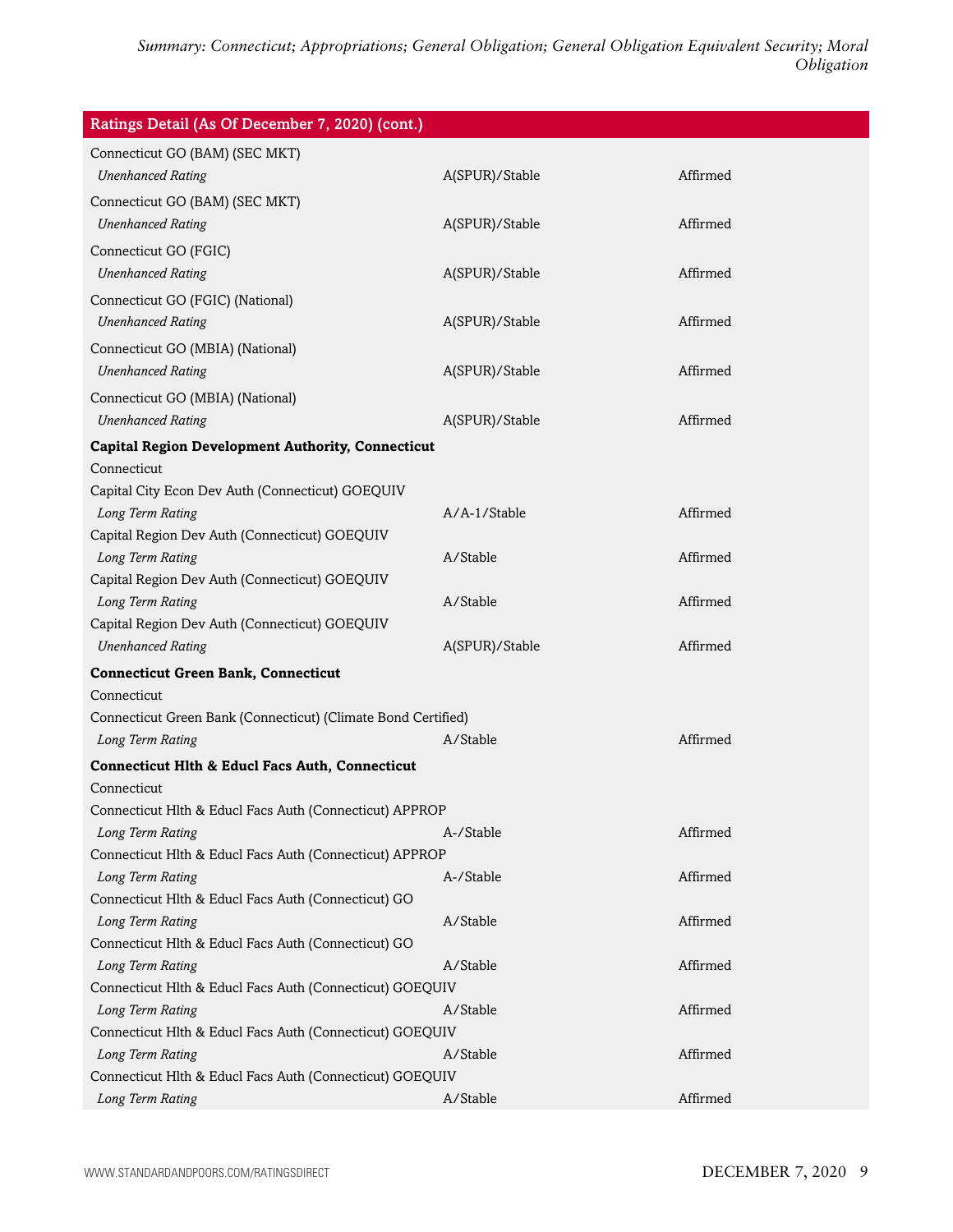| Ratings Detail (As Of December 7, 2020) (cont.)                                                          |                  |          |
|----------------------------------------------------------------------------------------------------------|------------------|----------|
| Connecticut Hlth & Educl Facs Auth (Connecticut) GOEQUIV                                                 |                  |          |
| Long Term Rating                                                                                         | A/Stable         | Affirmed |
| Connecticut Hlth & Educl Facs Auth (Connecticut) GOEQUIV                                                 |                  |          |
| Long Term Rating                                                                                         | A/Stable         | Affirmed |
| Connecticut Hlth & Educl Facs Auth (Connecticut) GOEQUIV                                                 |                  |          |
| Long Term Rating                                                                                         | A/Stable         | Affirmed |
| Connecticut Hlth & Educl Facs Auth (Connecticut) GOEQUIV                                                 |                  |          |
| Long Term Rating                                                                                         | A/Stable         | Affirmed |
| Connecticut Hlth & Educl Facs Auth (Connecticut) GOEQUIV (AGM)                                           |                  |          |
| <b>Unenhanced Rating</b>                                                                                 | A(SPUR)/Stable   | Affirmed |
| Connecticut Hlth & Educl Facs Auth (Connecticut) GOEQUIV (AGM)                                           |                  |          |
| <b>Unenhanced Rating</b>                                                                                 | A(SPUR)/Stable   | Affirmed |
| Connecticut Hlth & Educl Facs Auth (Connecticut) GOEQUIV (BAM)                                           |                  |          |
| <b>Unenhanced Rating</b>                                                                                 | A(SPUR)/Stable   | Affirmed |
| Connecticut Hlth & Educl Facs Auth (Connecticut) GOEQUIV (BAM)                                           |                  |          |
| <b>Unenhanced Rating</b>                                                                                 | A(SPUR)/Stable   | Affirmed |
| Connecticut Hlth & Educl Facs Auth (Connecticut) GOEQUIV (BAM) (SECMKT)                                  |                  |          |
| <b>Unenhanced Rating</b>                                                                                 | A(SPUR)/Stable   | Affirmed |
| Connecticut Hlth & Educl Facs Auth (Connecticut) MORALOB (ASSURED GTY)                                   |                  |          |
| <b>Unenhanced Rating</b>                                                                                 | BBB(SPUR)/Stable | Affirmed |
| Connecticut Hlth & Educl Facs Auth (Connecticut) (BAM) (SECMKT)                                          |                  |          |
| <b>Unenhanced Rating</b>                                                                                 | A(SPUR)/Stable   | Affirmed |
| Connecticut Hlth & Educl Facs Auth (Connecticut) (BAM) (SEC MKT)                                         |                  |          |
| <b>Unenhanced Rating</b>                                                                                 | A(SPUR)/Stable   | Affirmed |
| Connecticut Hlth & Educl Facs Auth (Connecticut) (BAM) (SEC MKT)                                         |                  |          |
| <b>Unenhanced Rating</b>                                                                                 | A(SPUR)/Stable   | Affirmed |
| <b>Connecticut Hsg Fin Auth, Connecticut</b>                                                             |                  |          |
| Connecticut                                                                                              |                  |          |
| Connecticut Hsg Fin Auth (Connecticut) state-supported sp oblig bnds                                     |                  |          |
| Long Term Rating                                                                                         | A/Stable         | Affirmed |
| Connecticut Hsg Fin Auth (Connecticut) state-supported sp oblig bnds                                     |                  |          |
| Long Term Rating                                                                                         | A/Stable         | Affirmed |
| Connecticut Hsg Fin Auth (Connecticut) state-supported sp oblig bnds (Connecticut) ser 24 due 06/15/2048 |                  |          |
| Long Term Rating                                                                                         | A/Stable         | Affirmed |
| Connecticut Hsg Fin Auth (Connecticut) GOEQUIV                                                           |                  |          |
| Long Term Rating                                                                                         | A/Stable         | Affirmed |
| Connecticut Hsg Fin Auth (Connecticut) GOEQUIV                                                           |                  |          |
| Long Term Rating                                                                                         | A/Stable         | Affirmed |
| Connecticut Hsg Fin Auth (Connecticut) GOEQUIV                                                           |                  |          |
| Long Term Rating                                                                                         | A/Stable         | Affirmed |
| Connecticut Hsg Fin Auth (Connecticut) GOEQUIV                                                           |                  |          |
| Long Term Rating                                                                                         | A/Stable         | Affirmed |
| Connecticut Hsg Fin Auth (Connecticut) GOEQUIV                                                           |                  |          |
| Long Term Rating                                                                                         | A/Stable         | Affirmed |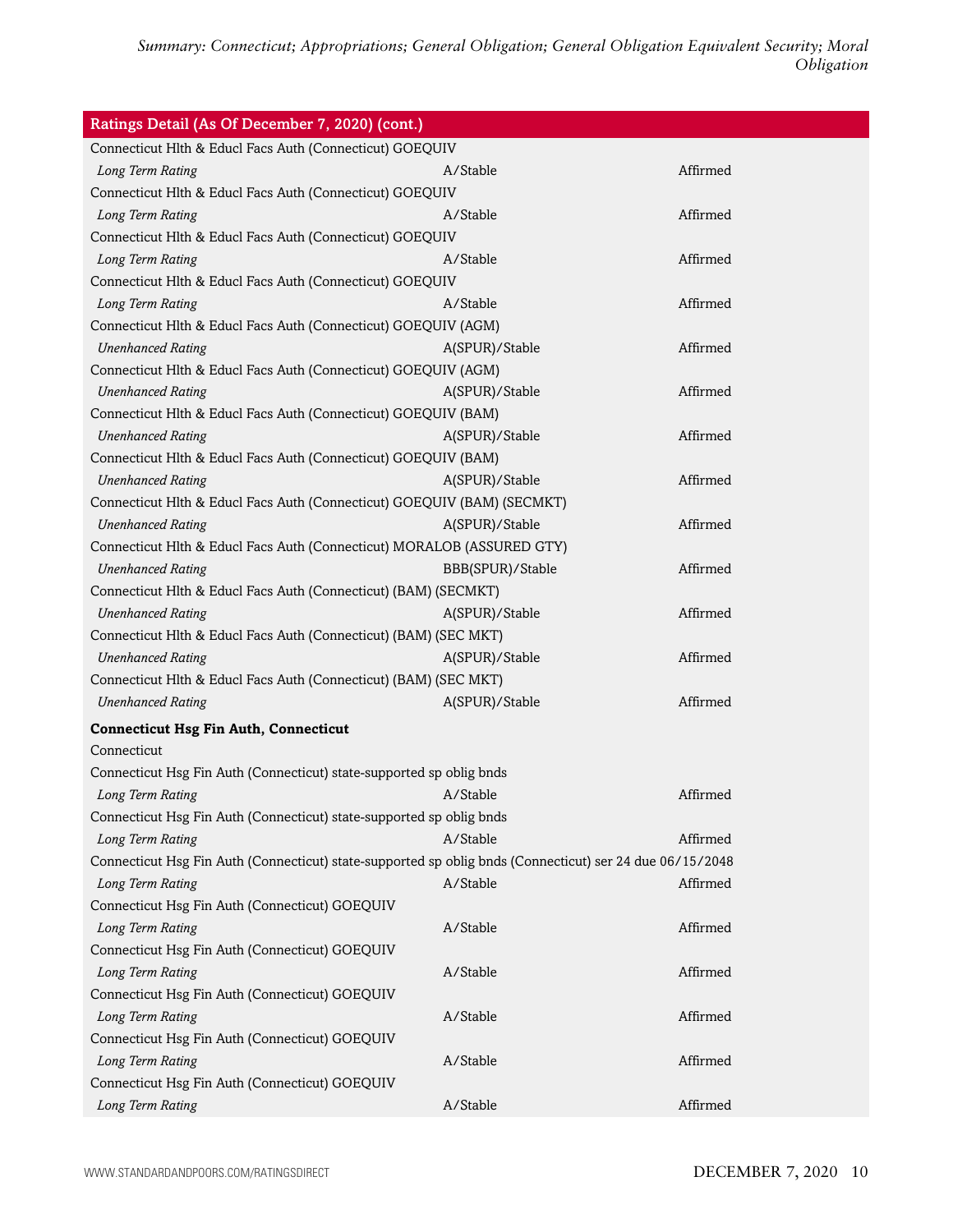| Ratings Detail (As Of December 7, 2020) (cont.)          |                |          |  |
|----------------------------------------------------------|----------------|----------|--|
| <b>Connecticut Innovations Incorporated, Connecticut</b> |                |          |  |
| Connecticut                                              |                |          |  |
| Connecticut Dev Auth (Connecticut) GO (AGM)              |                |          |  |
| <b>Unenhanced Rating</b>                                 | A(SPUR)/Stable | Affirmed |  |
| Connecticut Dev Auth (Connecticut) GO (MBIA) (National)  |                |          |  |
| <b>Unenhanced Rating</b>                                 | A(SPUR)/Stable | Affirmed |  |
| Connecticut Innovations Inc (Connecticut) GOEQUIV        |                |          |  |
| Long Term Rating                                         | A/Stable       | Affirmed |  |
| <b>Hartford, Connecticut</b>                             |                |          |  |
| Connecticut                                              |                |          |  |
| Connecticut GO (ASSURED GTY)                             |                |          |  |
| <b>Unenhanced Rating</b>                                 | A(SPUR)/Stable | Affirmed |  |
| Many issues are enhanced by bond insurance.              |                |          |  |

Certain terms used in this report, particularly certain adjectives used to express our view on rating relevant factors, have specific meanings ascribed to them in our criteria, and should therefore be read in conjunction with such criteria. Please see Ratings Criteria at www.standardandpoors.com for further information. Complete ratings information is available to subscribers of RatingsDirect at www.capitaliq.com. All ratings affected by this rating action can be found on S&P Global Ratings' public website at www.standardandpoors.com. Use the Ratings search box located in the left column.